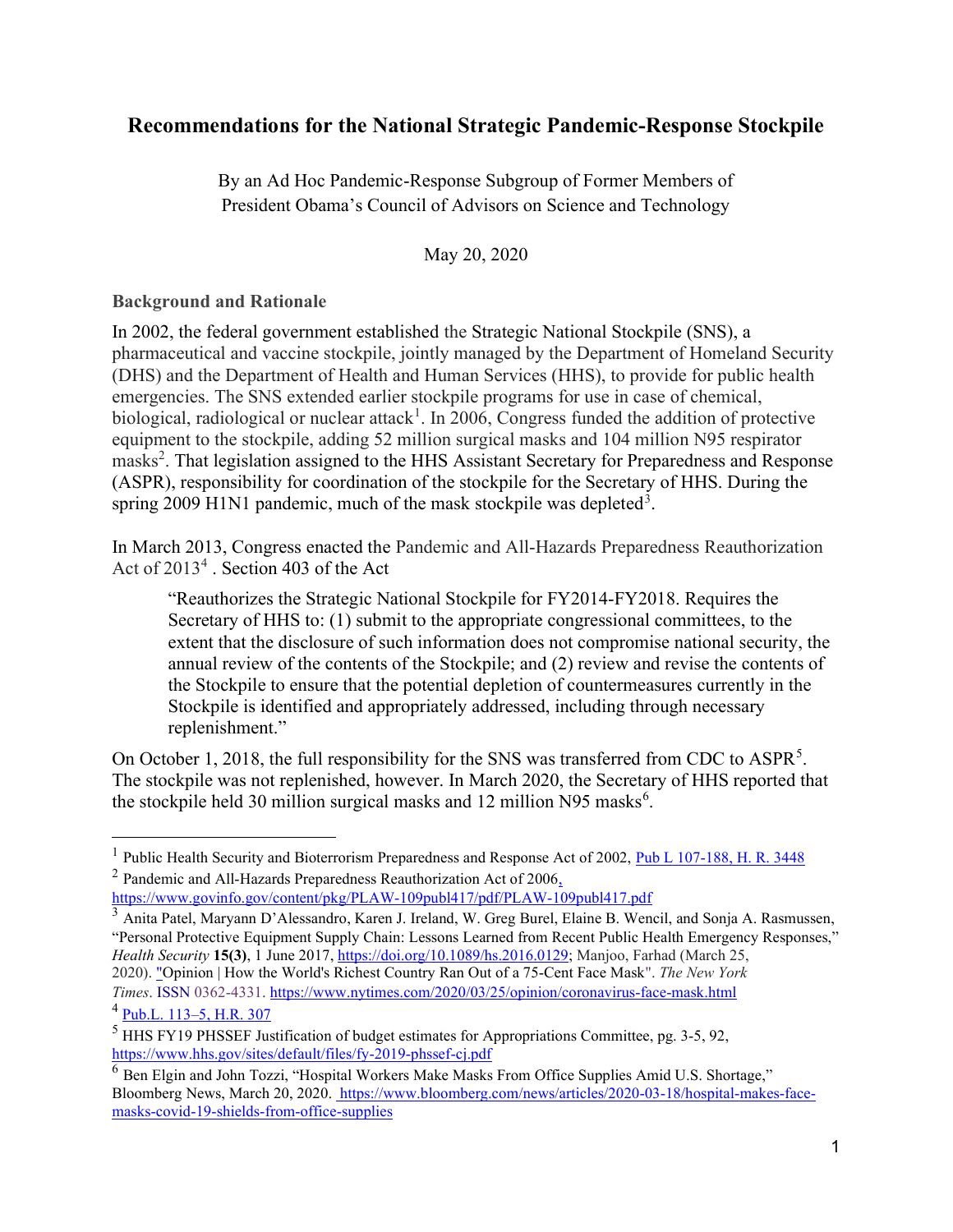During the period from 2006 until now, many studies have projected the needs, in the event of a pandemic, for surgical and high-intensity respirator masks,  $\bar{j}$  other personal protective equipment (PPE), durable equipment such as ventilators, and supplies used for testing, together with estimated quantities that should be stockpiled to help satisfy that need<sup>8</sup>. In 2016, the National Academies of Science, Engineering, and Medicine (NASEM) held a workshop to study the SNS program and recommend improvements<sup>9</sup>.

The result of the failure to act on the recommendations of these studies and to appropriate and carry out the funding and actions authorized in Public Law 113-5 (as well as the failure to renew the authorization beyond 2018) has been that the United States was unprepared for the supply needs of the Spring 2020 COVID-19 pandemic. The extraordinary shortage of supplies in Spring 2020 has been well-documented in the press and has been exacerbated by supply-chain changes such as just-in-time manufacturing and globalization, and by the lack of a coordinated Federal/State plan to deploy existing supplies rapidly to locations of greatest need. There has been a persistent shortage of ventilators, testing kits, masks and other PPE, mitigated only in part by funding appropriations in late March and in April.

The fault is not with the Federal Government alone. According to Greg Burel, Director of SNS from March 2007 to December 2019, SNS planning assumed that state stockpiles would also be in place, as they were in the past. For the most part, however, those stockpiles were not replenished and maintained after the 2008 financial crisis  $10$ .

Sections 3101, 3102, and 3103 of Title III of the recently enacted Coronavirus Aid, Relief, and Economic Security (CARES)  $Act^{11}$  are relevant to the stockpile recommendations. Sec. 3101 provides funding (\$1.5 million) to NASEM for a consensus study of America's stockpile supply chain security. Sec. 3102 adds items to the SNS to be used for a bioterrorist attack or other public health emergency. Sec. 3103 concerns use of respiratory protective devices. Congress has appropriated \$27 billion to the Public Health and Social Services Emergency Fund to remain available until September 30, 2024 to cover the items in the above sections. Of the \$27 billion, not more than \$16 billion is available for the SNS for critical medical supplies, PPE, and lifesaving medicine; \$3.5 billion is for the HHS Biomedical Advanced Research and Development Authority (BARDA). Funds, amount not specified, from the \$27 billion may be used to develop

 $<sup>7</sup>$ Potential demand for respirators and surgical masks during a hypothetical influenza pandemic in the United States.</sup> Carias C, Rainisch G, Shankar M, et al Clinical Infectious Diseases 2015; 60 (suppl 1):S42-S51; https://academic.oup.com/cid/article/60/suppl\_1/S42/356585.

 $8$  Studies have also analyzed the needs for pharmaceuticals and vaccines, which are not summarized here.

<sup>&</sup>lt;sup>9</sup> Hanfling D., Equipment, supplies, and pharmaceuticals: how much might it cost to achieve basic surge capacity? Acad Emerg Med. 2006 Nov;13(11):1232-7. Epub 2006 Jun 26. https://www.ncbi.nlm.nih.gov/pubmed/16801633; National Academies of Sciences, Engineering, and Medicine. 2016. The Nation's Medical Countermeasure Stockpile: Opportunities to Improve the Efficiency, Effectiveness, and Sustainability of the CDC Strategic National Stockpile: Workshop Summary. Washington, DC: The National Academies Press. https://doi.org/10.17226/23532

<sup>10</sup> https://www.cbsnews.com/news/q-a-with-greg-burel-former-director-of-the-strategic-national-stockpile/

<sup>11</sup> Pub.L. 116-136, H.R. 748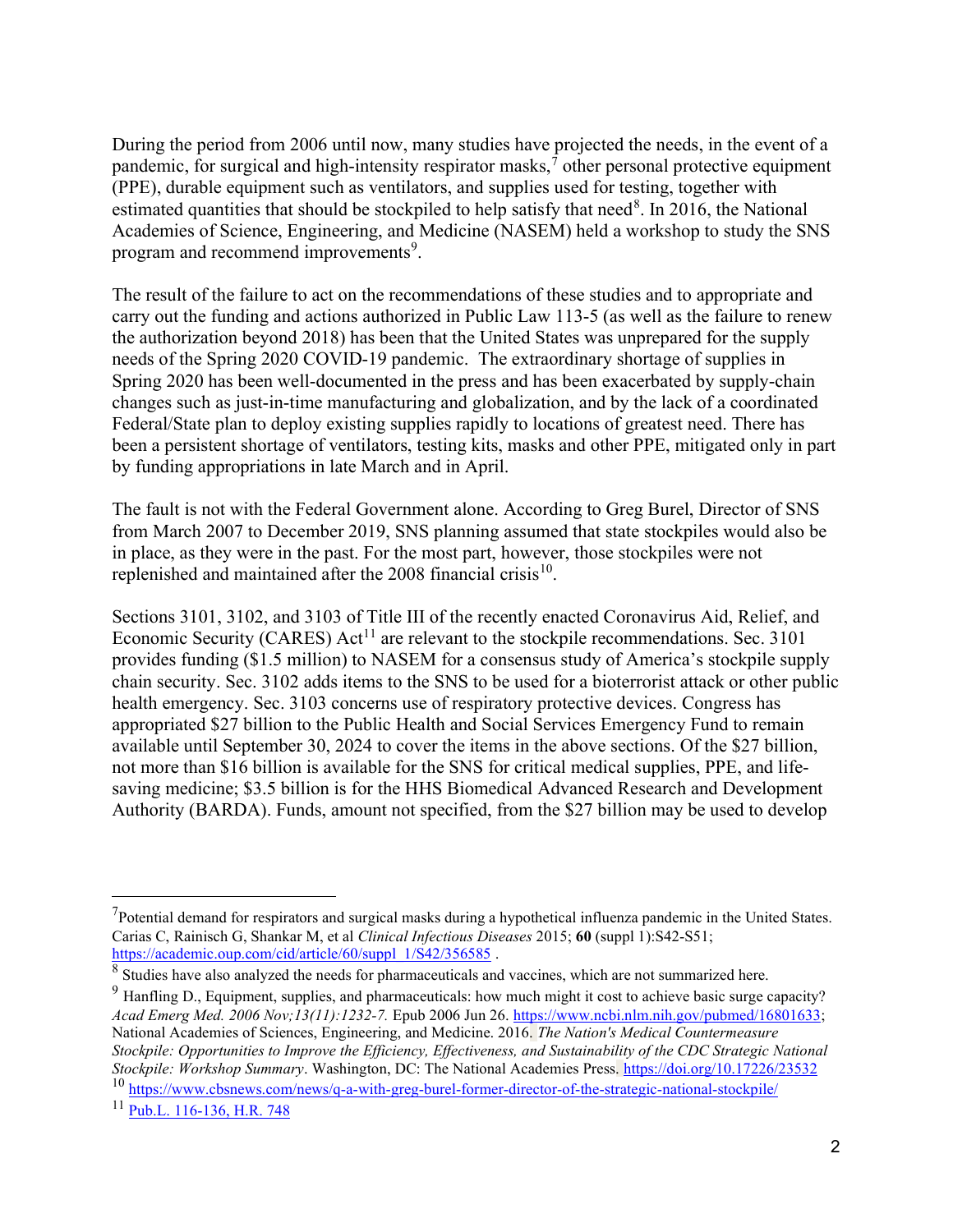and demonstrate innovations and enhancements to manufacturing platforms to support the  $S<sup>12</sup>$ 

It is possible that the 2020 phase of the COVID-19 epidemic will decrease during the late spring, but it also may well be that there is a resurgence in the fall. Preparation for such a resurgence needs to be initiated now. It needs to be at a national level, in close collaboration and coordination with state and local officials. Even after this current phase tails off (if in fact it does so), focus on curtailing the disease needs to be maintained as the country pursues its financial recovery. Indeed, the second requires the first.

It is imperative that the SNS be rebuilt by September 1, 2020, and that state and local stockpiles be ramped up as well. As U.S. supply chains for relevant tests, masks, PPE, etc. increase, and begin to provide quantities needed, continued domestic manufacturing should be encouraged for stockpile replenishment. It will likely be necessary to continue to invoke the Defense Production Act<sup>13</sup>. The acquisitions need not be limited to U.S. suppliers.

The SNS and other stockpiles are intended to serve not only pandemic response but the response to other emergencies as well. The hurricane and wildfire seasons are approaching. In addition to funding the stockpile, it may be necessary to replenish the FEMA \$50 billion Emergency Fund. We have not explored that issue.

Even if the stockpile had been maintained at levels projected to be needed, the COVID-19 experience illustrates that the demands of a particular public health emergency (or the occurrence of multiple overlapping emergencies) may exhaust the stockpile before the needs have been satisfied. For robust preparedness, stockpile planning must incorporate "on the fly" provision of additional supplies.

Public and private groups in the United States, in concert with the international community, are devising a variety of creative solutions to the COVID-19 supply shortage. Among them are fast manufacturing techniques for ventilators and other equipment<sup>14</sup>, reuse of supplies such as masks that are normally used once and discarded<sup>15</sup>, rapid conversion of public and private spaces to emergency care facilities<sup>16</sup>, methods for rapid test development, deployment, and analysis, etc. In

 $12$  On May 14, as this memorandum was being completed, the White House issued a fact sheet announcing and describing the Trump Administration's "plan to restructure the Strategic National Stockpile" to "address the challenges and stockpile deficiencies uncovered during the initial coronavirus response." White House Fact Sheet, May 14, 2020, https://www.whitehouse.gov/briefings-statements/president-donald-j-trump-ensuring-strong-nationalstockpile-industrial-base-needed-meet-challenge/

<sup>&</sup>lt;sup>13</sup> The Defense Production Act of 1950 was enacted in response to the Korean War. It has been reauthorized over 50 times and remains in force. It has been invoked multiple times to help with emergencies such as war, hurricanes, and terrorism prevention.

<sup>&</sup>lt;sup>14</sup> Amy Feldman and Alan Ohnsman, How Old-School Manufacturers Learned to Make Ventilators – Virtually Overnight, Forbes online, April 8, 2020. https://www.forbes.com/sites/amyfeldman/2020/04/08/how-old-schoolmanufacturers-learned-to-make-ventilators---virtually-overnight/#59e00b5a5063

<sup>15</sup> Society of American Gastrointestinal and Endoscopic Surgeons (SAGES), April 17, 2020. https://www.sages.org/n-95-re-use-instructions/

<sup>&</sup>lt;sup>16</sup> Matt Hickman, New York's Javits Center completes transformation into 1,200 bed emergency hospital, *The* Architect's Newspaper, March 30, 2020. https://archpaper.com/2020/03/new-york-javits-center-coronavirusemergency-hospital/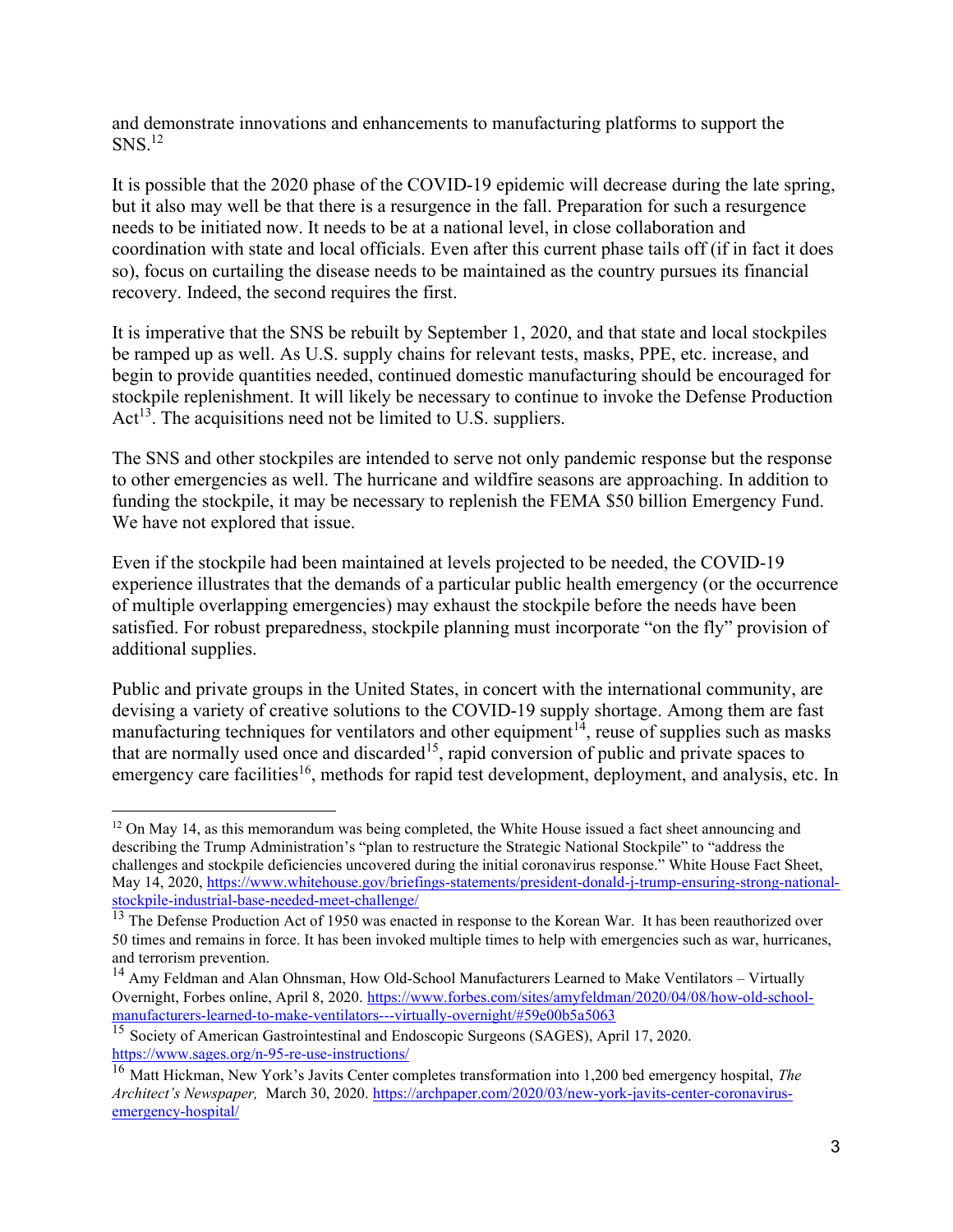addition, some industries are re-purposing their manufacturing capabilities to make needed supplies. The successful innovations and manufacturing capabilities should be embedded in the stockpile mission – repositories should be supplemented by just-in-time augmentation and replenishment plans.

### Recommendations

Until April 2,  $2020$ ,<sup>17</sup> the ASPR described the mission of SNS as follows:

"Strategic National Stockpile is the nation's largest supply of life-saving pharmaceuticals and medical supplies for use in a public health emergency severe enough to cause local supplies to run out. When state, local, tribal, and territorial responders request federal assistance to support their response efforts, the stockpile ensures that the right medicines and supplies get to those who need them most during an emergency. Organized for scalable response to a variety of public health threats, the repository contains enough supplies to respond to multiple large-scale emergencies simultaneously."

We believe that version of the mission statement is the appropriate one. We offer the following recommendations to facilitate its being carried out.

Recommendation 1. To quick-start the building of the stockpile and, at the same time, launch a high-level process to structure it for the longer term:

- a. In the next stimulus or supplemental appropriation legislation, Congress should appropriate \$30 billion for COVID-19 stockpile replenishment and preparedness<sup>18</sup>. At a minimum, these funds will provide for a major initial boost in the following critical supplies: testing kits, including reagents and swabs; surgical and N95 masks; personal protective equipment for health workers, service personnel, and the population at large; ventilators and other assistive breathing devices; and hospital beds.
- b. Within 30 days of enactment, HHS (drawing on ASPR, the National Institutes of Health, the Centers for Disease Control and Prevention, and the Food and Drug Administration), in consultation with DHS (utilizing FEMA), the Department of Defense, the Veterans Administration, governors, and mayors, and with the assistance of an independent and scientifically and technically knowledgeable, bipartisan advisory group, should submit a detailed plan to Congress as to what tests and equipment and quantities are to be stockpiled, a schedule for acquisition, criteria for allocation and distribution of items, and an allocation of the appropriated funds between the Federal stockpile sites and the state stockpiles.

 $17$  The administration changed the wording of the ASPR's description of the SNS on this date. The current wording may be found at https://www.phe.gov/about/sns/Pages/default.aspx

<sup>&</sup>lt;sup>18</sup> This back-of-the-envelope number derives from assuming  $10\%$  of 300 million people in the population affected, at \$1000 per person. The CARES appropriation of \$16 billion for SNS would cover funding only for the replenishment of the stockpile for the current phase of COVID-19. The \$30 billion would provide funds for critical supplies for the Federal government and states for the next waves of COVID-19 and future health emergencies.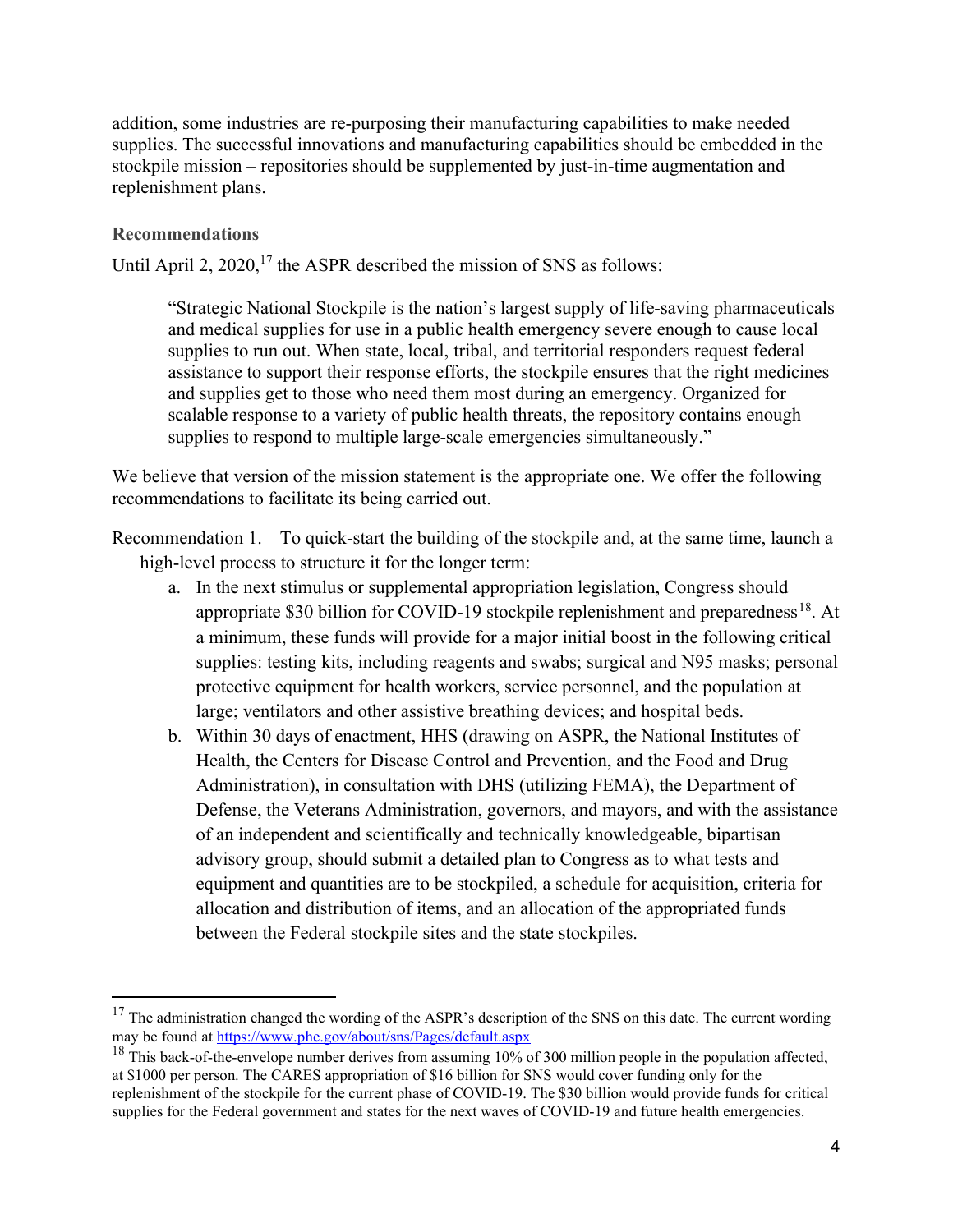- c. In that same period, Commerce and DOD shall submit a plan to Congress identifying sources of repurposed rapid manufacturing to supply the necessary acquisitions.
- d. Every month after the 30-day plan is submitted, the Secretary of HHS and the Secretary of DHS should provide to Congress, Agencies within the Administration, Governors, Mayors, County executives, the advisory board and the public, the status of the national emergency stockpile readiness. Those reports should continue until the annual reporting of Recommendation 3 has begun.
- Recommendation 2. In order to strengthen the supply chain as the stockpile is being depleted, Congress should appropriate, in the next stimulus or supplemental appropriation legislation, \$100 million dollars to HHS to fund CDC and FEMA to memorialize and evaluate the supply chain innovations and enhancements used in the COVID-19 pandemic; to update regulations and introduce approvals to facilitate their use; and to inform Congress and the public of changes that have been made.
- Recommendation 3. In the next 6 months, as part of a National Strategy for Preparedness, Congress should authorize the replenishment and maintenance of the SNS for a period of 5 years. Congress should appropriate an additional \$12.5 billion, to remain available until September 30, 2025, directing some of that funding for replenishment and maintenance of state stockpiles. In addition to funding for equipment and supplies, that legislation should include funding for
	- a. Stockpile maintenance to replace expired supplies and equipment (as in the 2013 Authorization)
	- b. Annual reporting (including a publicly releasable version) to the President, Congress, Governors, Mayors, and County executives on:
		- i. the state of the stockpile (including quantities of key components, the distribution of expiration dates for those components, and numerical targets for each component and anticipated timescales to reach those targets);
		- ii. the sustainable use of equipment and supplies, e.g. reuse of PPE such as masks; and
		- iii. the capability to ramp up the supply chain quickly when needed.
	- c. An in-depth study by NASEM every 3 years to assess changes in the needs addressed by the stockpile and the means to address them, taking into account particularly advances in biomedicine, technology, and supply chain management.
- Recommendation 4. Congress should direct the Federal Trade Commission (FTC) to provide special scrutiny for transactions that affect the provision of health and emergency care, including changes to healthcare providers, equipment providers, pharmaceuticals, and first responders<sup>19</sup>.

<sup>&</sup>lt;sup>19</sup> For example, the Newport Medical Instruments/Covidien merger inhibited the availability of portable ventilators. https://www.nytimes.com/2020/04/12/opinion/ventilators-coronavirus.html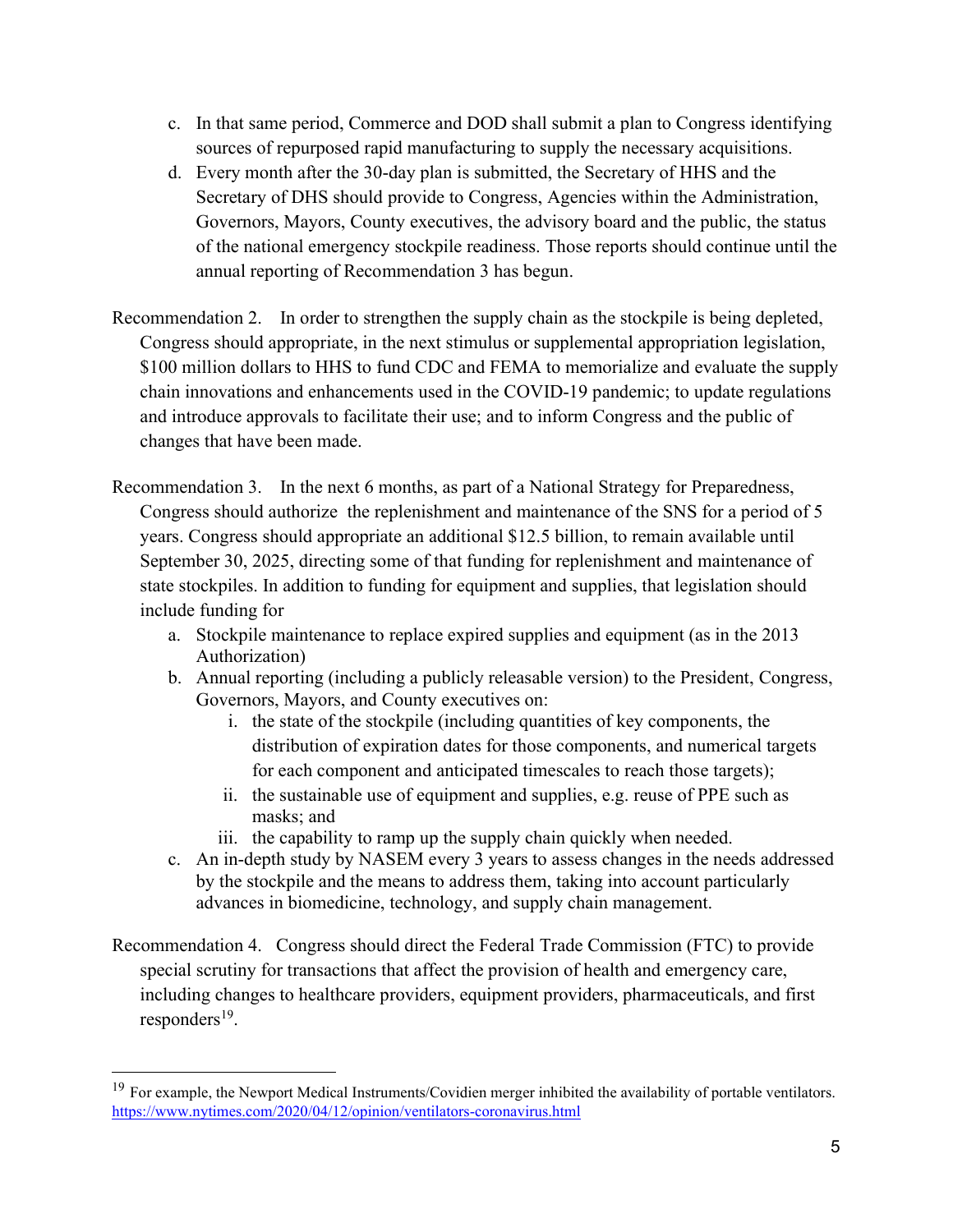## Conclusion

The Strategic National Stockpile has been a key component of U. S. preparedness since 2002. In recent years the Nation has let down its guard. It is imperative that the SNS, and in particular, the U.S. pandemic preparedness stockpile be rebuilt by September 2020, and then sustained into the future.

## The Ad Hoc Group

The authors are a subset of the members of President Obama's Council of Advisors on Science and Technology (OPCAST) who were involved in producing the six reports dealing with issues related to viral pandemics that his PCAST delivered between 2009 and 2016. In alphabetical order, they are:

Christine Cassel, University of California, San Francisco Christopher Chyba, Princeton University Susan L. Graham, University of California, Berkeley John P. Holdren, Harvard University (OPCAST Co-Chair) Eric S. Lander, Broad Institute of MIT and Harvard (OPCAST Co-Chair) Ed Penhoet, University of California, Berkeley William Press, University of Texas, Austin (OPCAST Vice Chair) Maxine Savitz, National Academy of Engineering (OPCAST Vice Chair) Harold Varmus, Weill Cornell Medicine (OPCAST Co-Chair)

The six indicated reports by the Obama PCAST are:

U.S. Preparations for 2009-H1N1 Influenza, 88 pp, August 2009 https://obamawhitehouse.archives.gov/sites/default/files/microsites/ostp/pcast-h1n1 report-final2.pdf

Reengineering the Influenza Vaccine Production Enterprise to Meet the Challenges of Pandemic Influenza, 87 pp, August 2010 https://obamawhitehouse.archives.gov/sites/default/files/microsites/ostp/PCAST-Influenza-Vaccinology-Report.pdf

Realizing the Full Potential of Health Information Technology to Improve Healthcare for Americans: The Path Forward, 108 pp, December 2010 https://obamawhitehouse.archives.gov/sites/default/files/microsites/ostp/pcast-health-itreport.pdf

Propelling Innovation in Drug Discovery, Development, and Evaluation, 110 pp, September 2012

https://obamawhitehouse.archives.gov/sites/default/files/microsites/ostp/pcast-fdafinal.pdf

Better Health Care and Lower Costs: Accelerating Improvement through Systems Engineering, 66 pp, May 2014

https://obamawhitehouse.archives.gov/sites/default/files/microsites/ostp/PCAST/pcast\_bi odefense\_letter\_report\_final.pdf